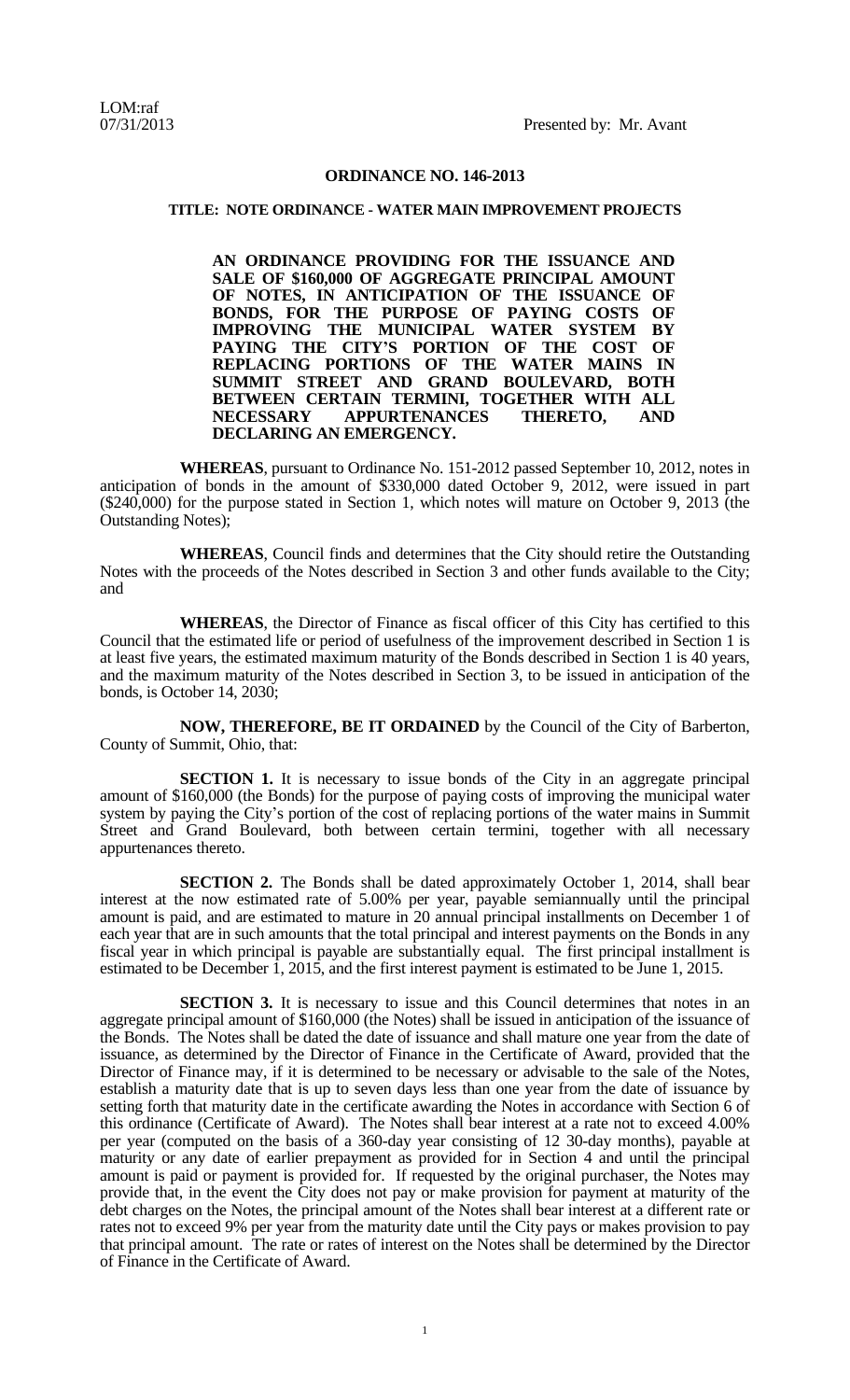**SECTION 4.** The debt charges on the Notes shall be payable in lawful money of the United States of America, or in Federal Reserve funds of the United States of America as determined by the Director of Finance in the Certificate of Award and shall be payable, without deduction for services of the City's paying agent, at the designated office of The Huntington National Bank, or at the designated corporate trust office or other office of a bank or trust company designated by the Director of Finance in the Certificate of Award after determining that the payment at that bank or trust company will not endanger the funds or securities of the City and that proper procedures and safeguards are available for that purpose, or at the office of the Director of Finance if agreed to by the Director of Finance and the original purchaser (the Paying Agent). If agreed to by the original purchaser, the Notes shall be prepayable without penalty or premium at the option of the City at any time prior to maturity as provided in this ordinance. Prepayment prior to maturity shall be made by deposit with the Paying Agent of the principal amount of the Notes together with interest accrued thereon to the date of prepayment. The City's right of prepayment shall be exercised by mailing a notice of prepayment, stating the date of prepayment and the name and address of the Paying Agent, by certified or registered mail to the original purchaser of the Notes and the Paying Agent not less than seven days prior to the date of that deposit, unless that notice is waived by the original purchaser of the Notes and the Paying Agent. If money for prepayment is on deposit with the Paying Agent on the specified prepayment date following the giving of that notice (unless the requirement of that notice is waived as stated above), interest on the principal amount prepaid shall cease to accrue on the prepayment date, and upon the request of the Director of Finance the original purchaser of the Notes shall arrange for the delivery of the Notes at the designated office of the Paying Agent for prepayment, surrender and cancellation.

**SECTION 5.** The Notes shall be signed by the Mayor and Director of Finance in the name of the City and in their official capacities, provided that one of those signatures may be a facsimile. The Notes shall be issued in the denominations and numbers as requested by the original purchaser and approved by the Director of Finance. The entire principal amount may be represented by a single note and may be issued as fully registered securities (for which the Director of Finance will serve as note registrar) and in book entry or other uncertificated form in accordance with Section 9.96 and Chapter 133 of the Revised Code if it is determined by the Director of Finance that issuance of fully registered securities in that form will facilitate the sale and delivery of the Notes. The Notes shall not have coupons attached, shall be numbered as determined by the Director of Finance and shall express upon their faces the purpose, in summary terms, for which they are issued and that they are issued pursuant to this ordinance. As used in this section and this ordinance:

"Book entry form" or "book entry system" means a form or system under which (i) the ownership of beneficial interests in the Notes and the principal of, and interest on, the Notes may be transferred only through a book entry, and (ii) a single physical Note certificate is issued by the City and payable only to a Depository or its nominee, with such Notes "immobilized" in the custody of the Depository or its agent for that purpose. The book entry maintained by others than the City is the record that identifies the owners of beneficial interests in the Notes and that principal and interest.

"Depository" means any securities depository that is a clearing agency under federal law operating and maintaining, with its Participants or otherwise, a book entry system to record ownership of beneficial interests in the Notes or the principal of, and interest on, the Notes and to effect transfers of the Notes, in book entry form, and includes and means initially The Depository Trust Company (a limited purpose trust company), New York, New York.

"Participant" means any participant contracting with a Depository under a book entry system and includes security brokers and dealers, banks and trust companies, and clearing corporations.

The Notes may be issued to a Depository for use in a book-entry system and, if and as long as a book-entry system is utilized, (a) the Notes may be issued in the form of a single Note made payable to the Depository or its nominee and immobilized in the custody of the Depository or its agent for that purpose; (b) the beneficial owners in book-entry form shall have no right to receive the Notes in the form of physical securities or certificates; (c) ownership of beneficial interests in book-entry form shall be shown by book-entry on the system maintained and operated by the Depository and its Participants, and transfers of the ownership of beneficial interests shall be made only by book-entry by the Depository and its Participants; and (d) the Notes as such shall not be transferable or exchangeable, except for transfer to another Depository or to another nominee of a Depository, without further action by the City.

If any Depository determines not to continue to act as a Depository for the Notes for use in a book-entry system, the Director of Finance may attempt to establish a securities depository/book-entry relationship with another qualified Depository. If the Director of Finance does not or is unable to do so, the Director of Finance, after making provision for notification of the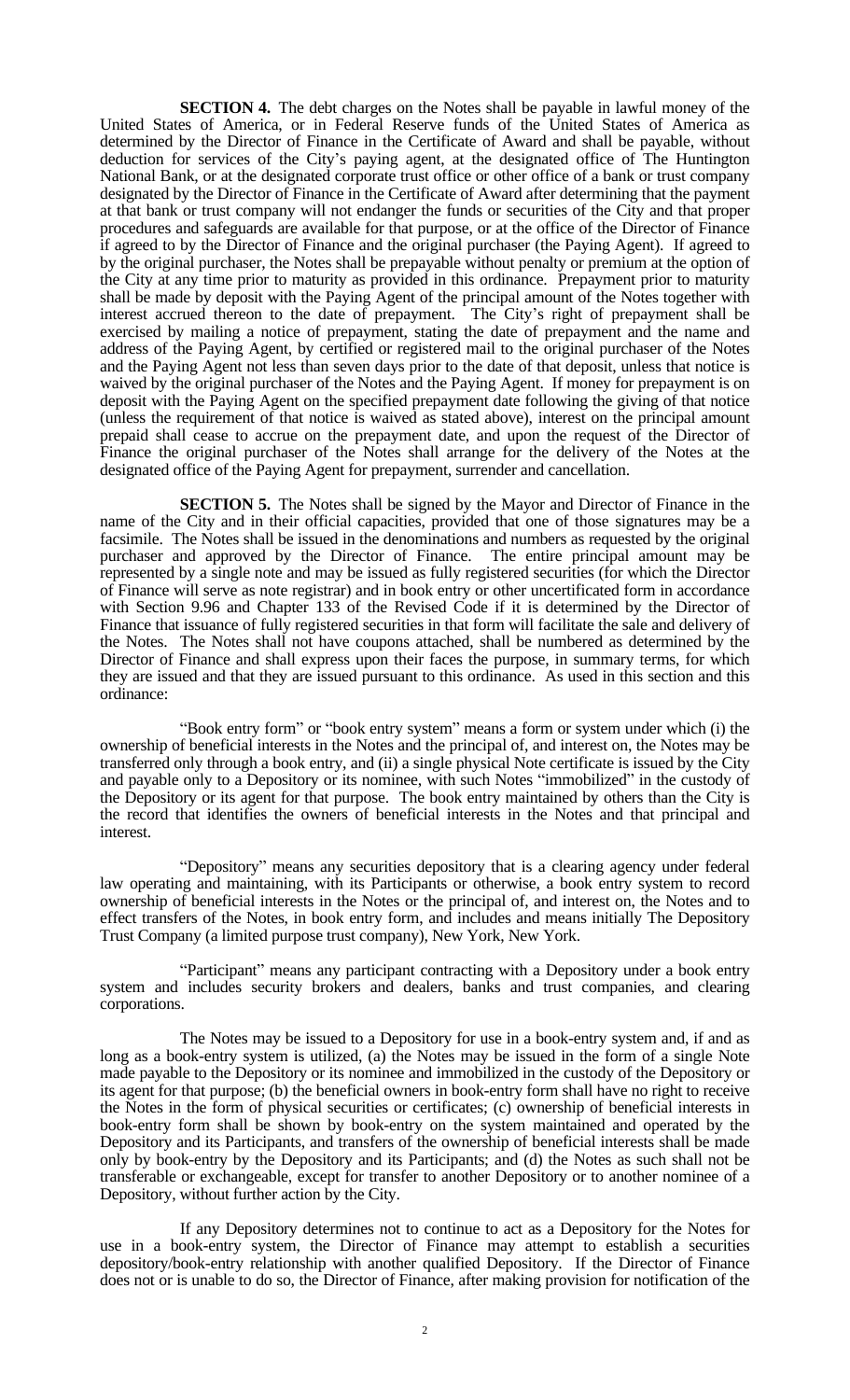beneficial owners by the then Depository and any other arrangements deemed necessary, shall permit withdrawal of the Notes from the Depository, and shall cause the Notes in bearer or payable form to be signed by the officers authorized to sign the Notes and delivered to the assigns of the Depository or its nominee, all at the cost and expense (including any costs of printing), if the event is not the result of City action or inaction, of those persons requesting such issuance.

The Director of Finance is also hereby authorized and directed, to the extent necessary or required, to enter into any agreements determined necessary in connection with the book-entry system for the Notes, after determining that the signing thereof will not endanger the funds or securities of the City.

**SECTION 6.** The Notes shall be sold at not less than par to the original purchaser designated by the Director of Finance in the Certificate of Award in accordance with law and the provisions of this ordinance. The Director of Finance shall sign the Certificate of Award referred to in Section 3 evidencing that sale, cause the Notes to be prepared, and have the Notes signed and delivered, together with a true transcript of proceedings with reference to the issuance of the Notes if requested by the original purchaser, to the original purchaser upon payment of the purchase price. The Mayor, the Director of Finance, the Director of Law, the Clerk of Council and other City officials, as appropriate, are each authorized and directed to sign any transcript certificates, financial statements and other documents and instruments and to take such actions as are necessary or appropriate to consummate the transactions contemplated by this ordinance. The Director of Finance is authorized, if it is determined to be in the best interest of the City, to combine the issue of Notes with one or more other note issues of the City into a consolidated note issue pursuant to Section 133.30(B) of the Revised Code.

**SECTION 7.** The proceeds from the sale of the Notes, except any premium and accrued interest, shall be paid into the proper fund or funds and those proceeds are appropriated and shall be used for the purpose for which the Notes are being issued. Any portion of those proceeds representing premium and accrued interest shall be paid into the Bond Retirement Fund.

**SECTION 8.** The par value to be received from the sale of the Bonds or of any renewal notes and any excess funds resulting from the issuance of the Notes shall, to the extent necessary, be used to pay the debt charges on the Notes at maturity and are pledged for that purpose.

**SECTION 9.** During the year or years in which the Notes are outstanding, there shall be levied on all the taxable property in the City, in addition to all other taxes, the same tax that would have been levied if the Bonds had been issued without the prior issuance of the Notes. The tax shall be within the ten-mill limitation imposed by law, shall be and is ordered computed, certified, levied and extended upon the tax duplicate and collected by the same officers, in the same manner, and at the same time that taxes for general purposes for each of those years are certified, levied, extended and collected, and shall be placed before and in preference to all other items and for the full amount thereof. The proceeds of the tax levy shall be placed in the Bond Retirement Fund, which is irrevocably pledged for the payment of the debt charges on the Notes or the Bonds when and as the same fall due. In each year to the extent that the income from the City's water system is available for the payment of the debt charges on the Bonds and is appropriated for that purpose, the amount of the tax shall be reduced by the amount of the income so available and appropriated.

**SECTION 10.** The City covenants that it will use, and will restrict the use and investment, of the proceeds of the Notes in such manner and to such extent as may be necessary so that (a) the Notes will not (i) constitute arbitrage bonds, private activity bonds or hedge bonds under Sections 141, 148 or 149 of Internal Revenue Code of 1986, as amended (the Code) or (ii) be treated other than as bonds to which Section 103 of the Code applies and (b) the interest on the Notes will not be an item of tax preference under Section 57 of the Code.

The City further covenants that (a) it will take or cause to be taken such actions that may be required of it for the interest on the Notes to be and remain excluded from gross income for federal income tax purposes, (b) it will not take or authorize to be taken any actions that would adversely affect that exclusion, and (c) it, or persons acting for it, will, among other acts of compliance, (i) apply the proceeds of the Notes to the governmental purpose of the borrowing, (ii) restrict the yield on investment property, (iii) make timely and adequate payments to the federal government, (iv) maintain books and records and make calculations and reports, and (v) refrain from certain uses of those proceeds, and, as applicable, of property financed with such proceeds, all in such manner and to the extent necessary to assure such exclusion of that interest under the Code.

The Director of Finance, as the fiscal officer, or any other officer of the City having responsibility for issuance of the Notes is hereby authorized (a) to make or effect any election, selection, designation (including specifically designation or treatment of the Notes as "qualified taxexempt obligations" if such designation is applicable and desirable), choice, consent, approval, or